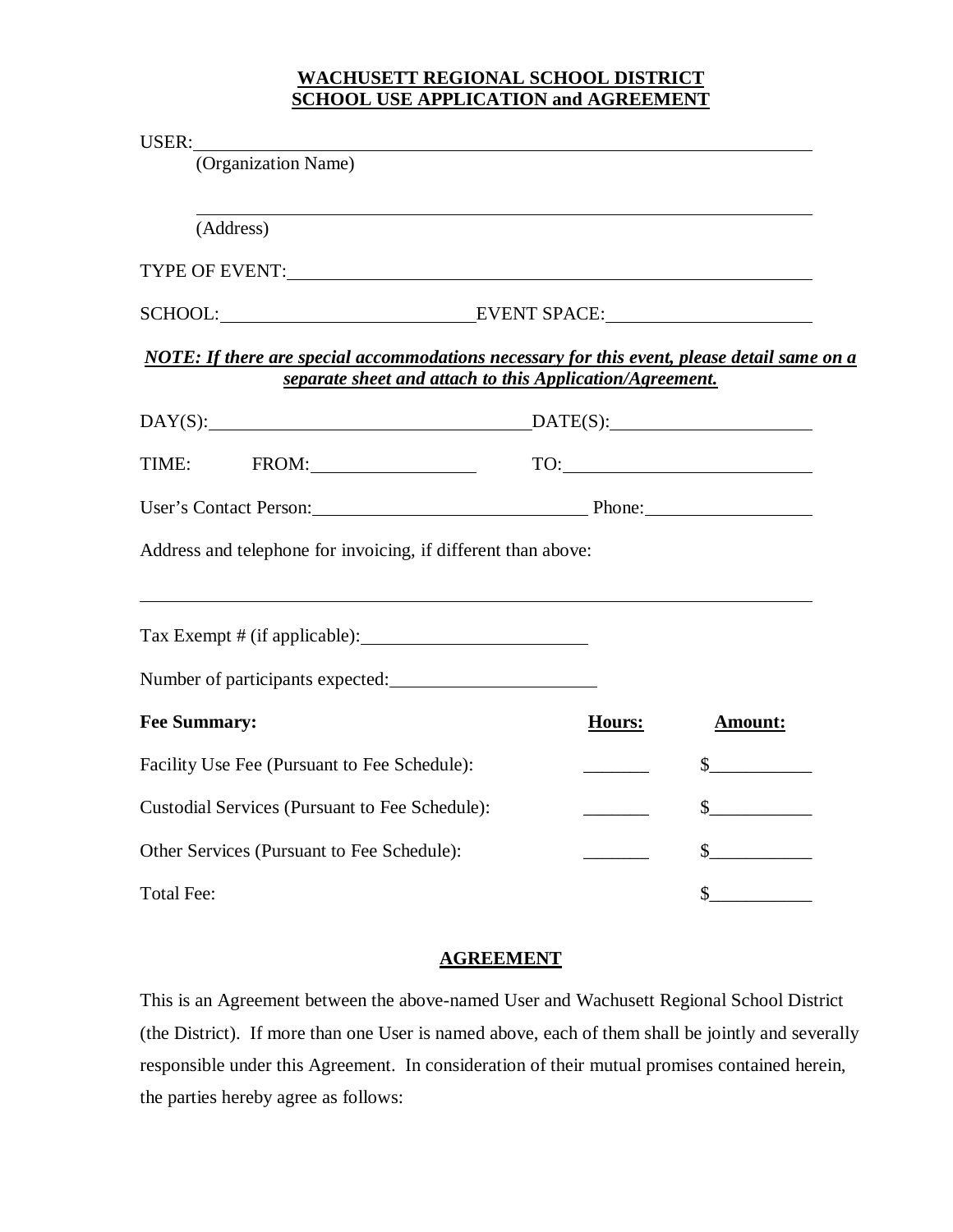- 1. **Permission to Use**. The District hereby gives User permission to use the following portions of the School during the Time Period and Event listed above. The Event may take place only in the (the Event Space). The license provided for under this Agreement shall not constitute a tenancy of any kind; this agreement is not a lease. The license is personal to the User and may not be assigned by User in whole or in part. The User acknowledges that the District reserves the right to terminate the license at any time, with or without cause, in the sole discretion of the District.
- **2. Payment of Fee**. The User agrees to pay the District the Fee stated above in advance of the event in exchange for the use of the Event Space. Additional fees will be invoiced to User and payment to the District will be within thirty days.
- **3. Purposes and Restrictions**. User may not use the Event Space or any other portion of the school facility for any purpose other than for the Event as described above. User agrees to all restrictions and instructions, which may be provided to it by the District concerning the use of the Event Space. User shall not use the Event Space or any other part of the school facility in any way which would constitute a nuisance, shall not damage the Event Space or any part of the school facility in any way, and shall not obligate the District in any way. Smoking is prohibited anywhere in the school facility or on the school grounds. No food or drink is allowed in the Event Space or on school property unless prior written authorization is provided to the User by the District. All material to be removed at end of event day.
- **4. Insurance and Release**. If User maintains liability insurance, User shall have the District named as an additional insured thereof for the purpose of the Event and shall deliver to the District prior to the Event a certificate evidencing same.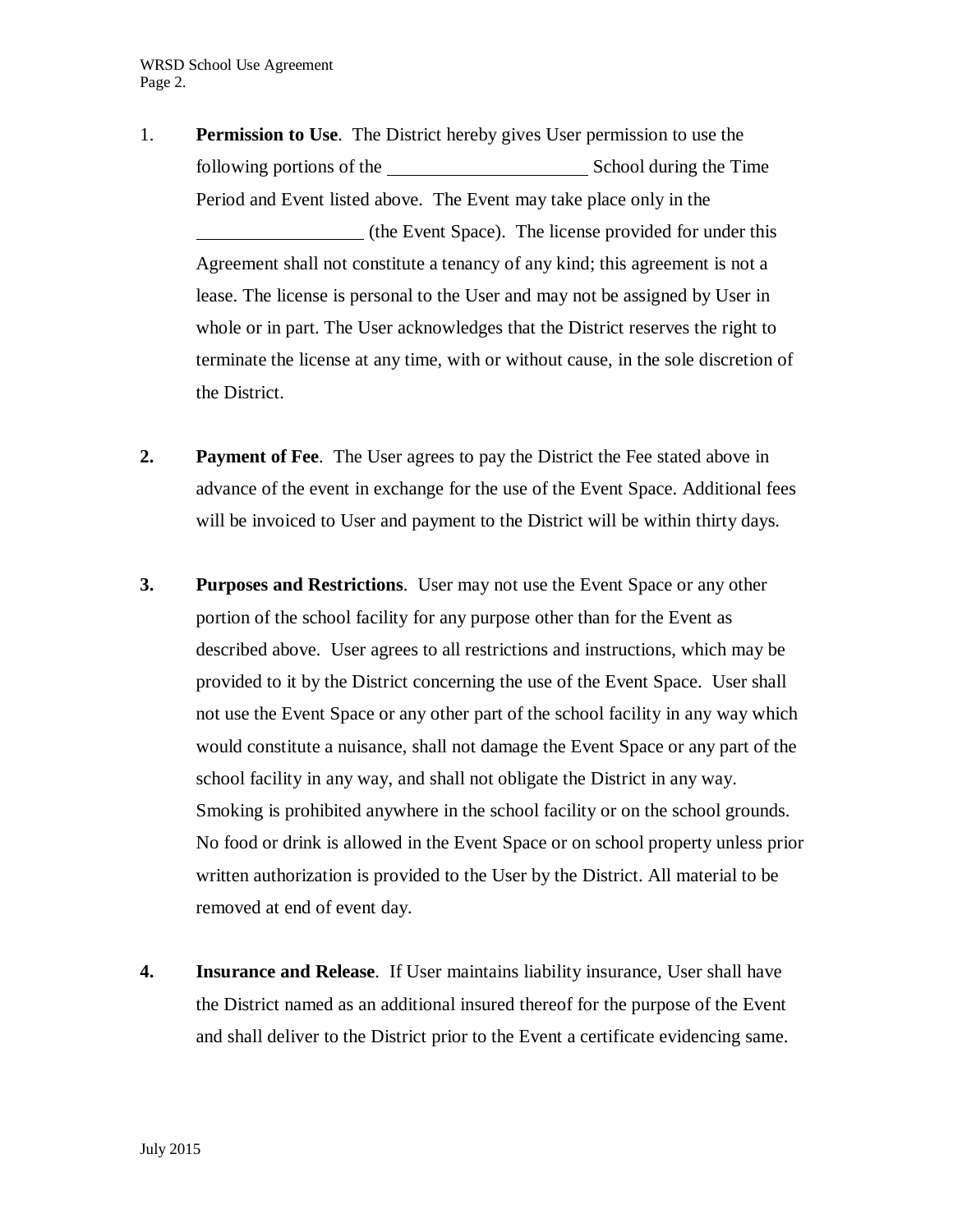Whether or not User maintains insurance, User and all of User's guests, invitees, employees, licensees and agents shall assume all risks of use and shall be liable for any damage to the school facility arising out of the use of the school facility. User hereby waives and releases the District from any claims, demands, expenses, attorneys' fees and liability which may be imposed upon or incurred by the District by reason of any act or omission on school property by the User, its agents, guests, invitees, licensees and agents. In addition, User, for itself and for all of its employees, agents, guests, licensees and invitees, and for all persons who may come upon the school facility or adjoining areas and grounds during User's use of the school facility, hereby agrees that the District shall not be liable in any way for any matter, cause, thing, action or omission with respect to use of the school facility, the adjoining areas and grounds, including, but not limited to, personal injury or property damage. User hereby releases and discharges the District of any and all liability of any kind with respect the User's use of the facility. The District and User are not partners, joint venturers, principals, agents or otherwise related in any way.

- **5. Compliance**. User agrees to comply with all local, state and federal laws, regulations and ordinances. User also agrees to comply with all Wachusett Regional School District and School Committee Policies and School Regulations.
- **6. Criminal History Systems Board**: If applicable, User agrees to comply with M.G.L. c.6, § 172G and obtain all available criminal offender record information and juvenile data for all employees or volunteers prior to employment or volunteer service in conjunction with use or lease of school facility.
- **7. Miscellaneous**. Paragraph headings are for convenience and are not a substantive part of this Agreement. This document contains all statements and agreements made regarding the use of the School by the User, except for any specific instructions and rules provided by the District.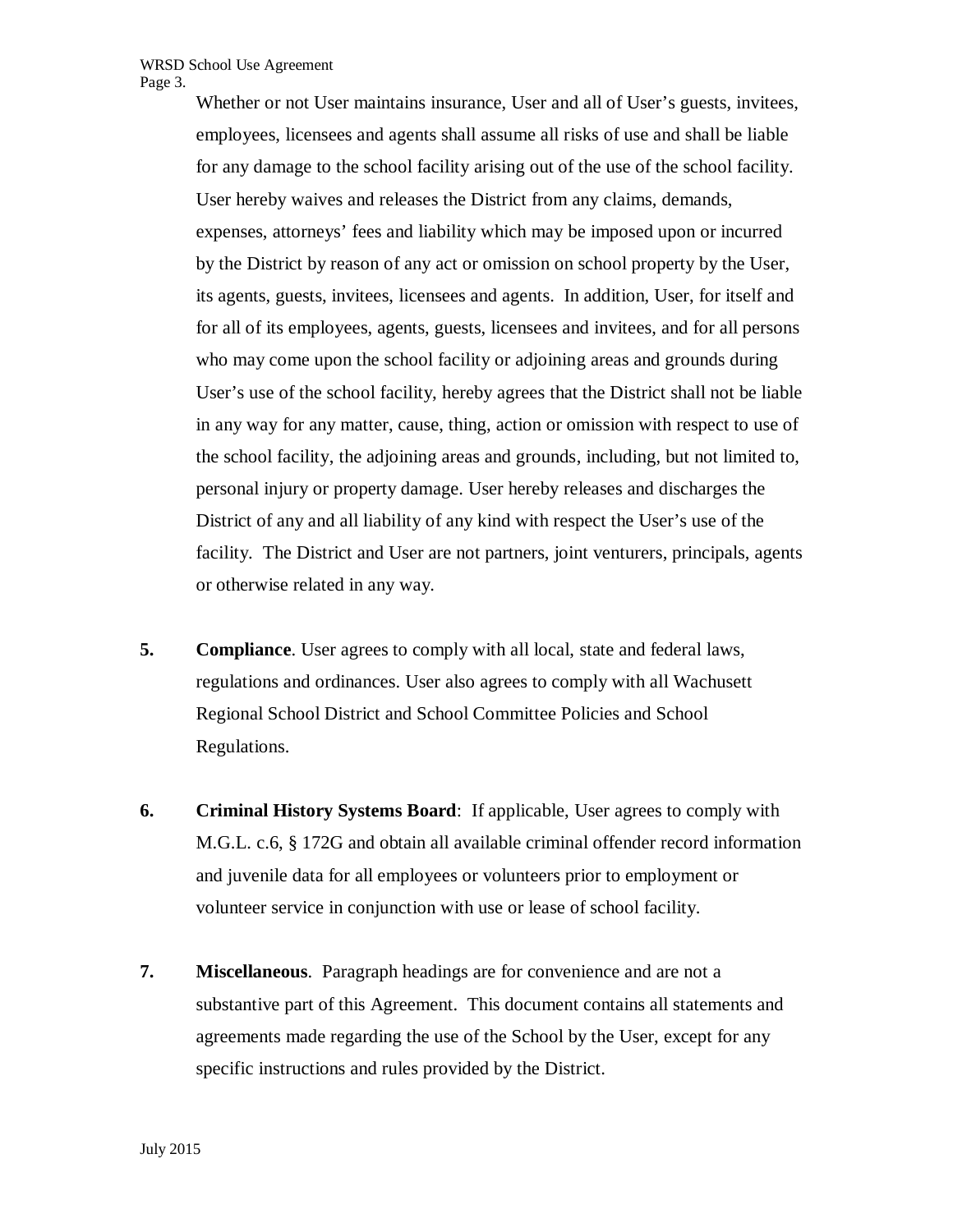This agreement may not be amended or modified except by a written Agreement signed by both User and the District.

**USER:**

By:

Title: Date: Date:

**BUILDING PRINCIPAL RECOMMENDATION:** Approve: \_\_\_\_\_ Disapprove: \_\_\_\_\_

Date: <u> 1989 - Johann Barbara, martxa amerikan per</u>

By: Principal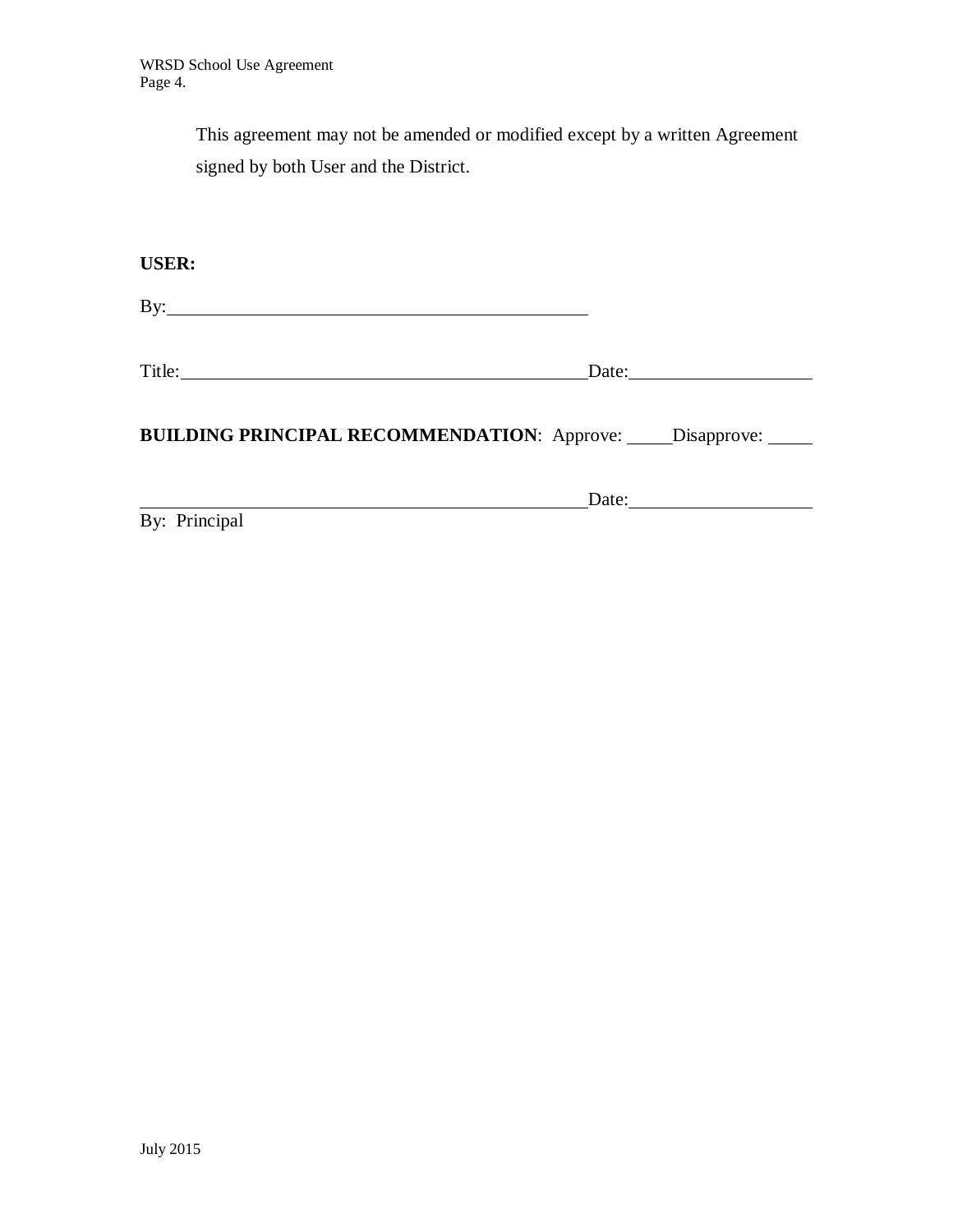# *Fee Schedule - FY16*

The following fees will be charged for School Building Use for the year 2015-2016:

### *1. District and Town Charges or Non-Profit Groups (non-Fund Raising)*

|                      | Mon-Sat                                          | Sun/Holidays      |
|----------------------|--------------------------------------------------|-------------------|
| Custodial Time*      | $$40.00$ per hour                                | $$50.00$ per hour |
| Cafeteria Staff Time | $$30.00$ per hour                                | $$40.00$ per hour |
| <b>Specialists</b>   | $$30.00$ per hour                                | $$40.00$ per hour |
| Police Security      | Billed by and paid directly to Town Police Dept. |                   |

*Rates are per person per hour or any part of an hour. Time will be charged if incremental to operations of building. All rates are billed at a minimum of three hours.*

\***Disclaimer**: If weather conditions warrant the school grounds be cleared of snow or otherwise readied for use by an outside group, the outside group would be responsible for that extra custodial time.

| Building/Facility Usage Fees $(1/2$ Day Basis) – Non-Profit |  |  |  |
|-------------------------------------------------------------|--|--|--|
|                                                             |  |  |  |

| Kitchen/Cafeteria – Elementary/Middle School              | $$10.00$ per hour              |
|-----------------------------------------------------------|--------------------------------|
| Kitchen/Cafeteria - High School                           | $$10.00$ per hour              |
| Gym/Auditorium - Elementary/Middle School                 | $$10.00$ per hour              |
| Gym – High School                                         | $$40.00$ per hour              |
| Auditorium - High School                                  | \$25.00 per hour               |
| Library – Elementary/Middle School                        | \$5.00 per hour                |
| Library – High School                                     | $$10.00$ per hour              |
| Athletic Fields – Elementary/Middle School                | No Charge                      |
| Athletic Fields (Natural) – High School                   | $$50.00$ per hour              |
| Athletic Fields (Synthetic Turf) – High School            | \$75.00 per hour, plus \$30.00 |
|                                                           | per hour for lights at night   |
| Classroom/Pod - Elementary/Middle School                  | \$5.00 per hour                |
| Classroom – High School                                   | $$5.00$ per hour               |
| Theater                                                   | $$10.00$ per hour              |
| $\left( AV$ use in theater may require use of Specialist) |                                |
| Foyer (if not included in above)                          | \$50.00 per half day           |
| Trash Removal as appropriate                              | Actual cost of dumpster        |
| Other                                                     | Fees to be specified           |